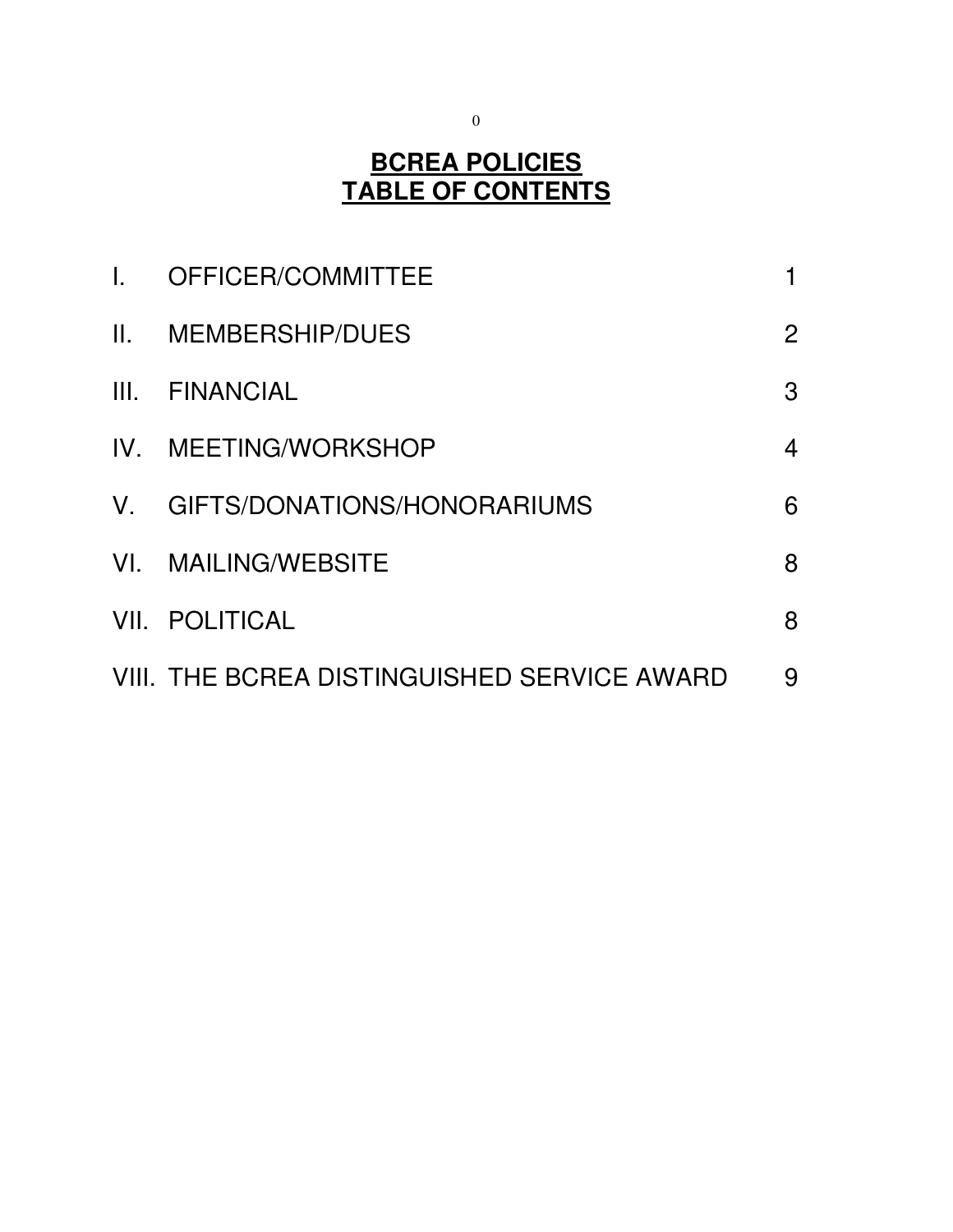# **I. OFFICER/COMMITTEE**

1. All officer and committee reports will be sent via email to all Executive Committee members, no later than seventy-two (72) hours prior to the meeting date. Copies will be provided by committee chairs and officers for those members who do not have computer/printer access. The Corresponding Secretary will mail copies to absent committee members who do not have access to a computer/printer.

(3/17/11)

2. The President shall, with the majority approval of the elected officers, make a recommendation to the Executive Committee for the dismissal of an Executive Committee member. If the officers approve the recommendation for dismissal, the matter will then be presented to the entire Executive Committee for a vote. Prior to the vote at that Executive Committee meeting, the member shall be notified of the reasons for the dismissal. Also, the member shall be given the opportunity to appeal the motion to the Executive Committee prior to the vote for dismissal

When a member is dismissed from the Executive Committee, she/he shall return, to the President or her/his designee, the BCREA Constitution, By-laws, and Policies Manual and all other materials exclusive to the BCREA Executive Committee.

 $(6/12/18)$ 

3. Voting Right for Chairs: If multiple chairs exist for a committee one will be designated as the voting member and the others will be alternates in their absence.

.

 $(9/17/19)$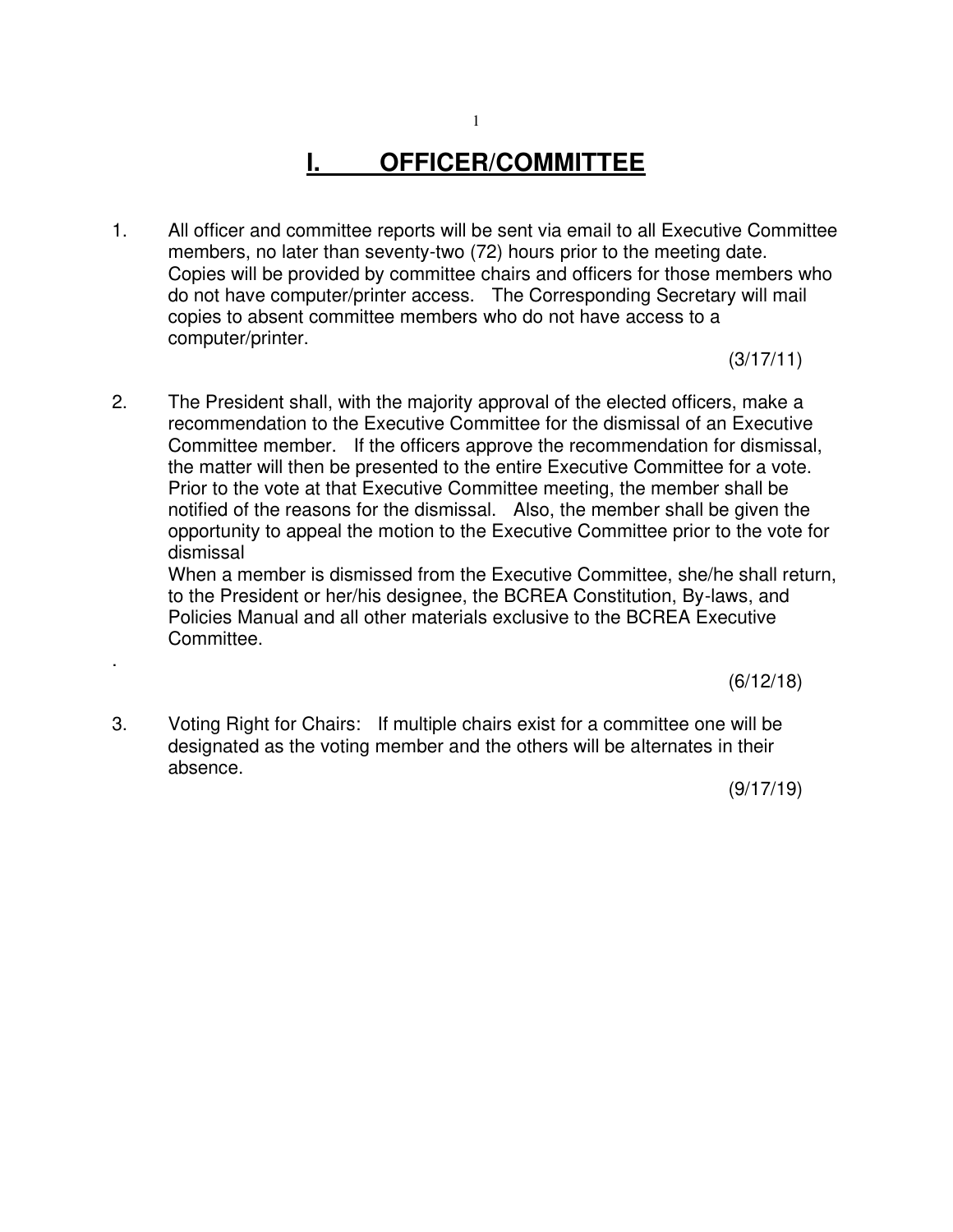### **II. MEMBERSHIP/DUES**

- 1. The Treasurer will monitor the Life Membership dues account to be sure that the Association does not exceed the funds necessary to maintain its non-profit organization status. (8/30/07)
- 2. BCREA dues shall not be modified to include a scholarship contribution on the part of the payee. (8/30/07)
- 3. Any annual member of the NJREA/BCREA who is ninety (90) years or older will be designated a lifetime member of BCREA and will not have to pay annual dues<br>to BCREA. (6/9/15) to BCREA.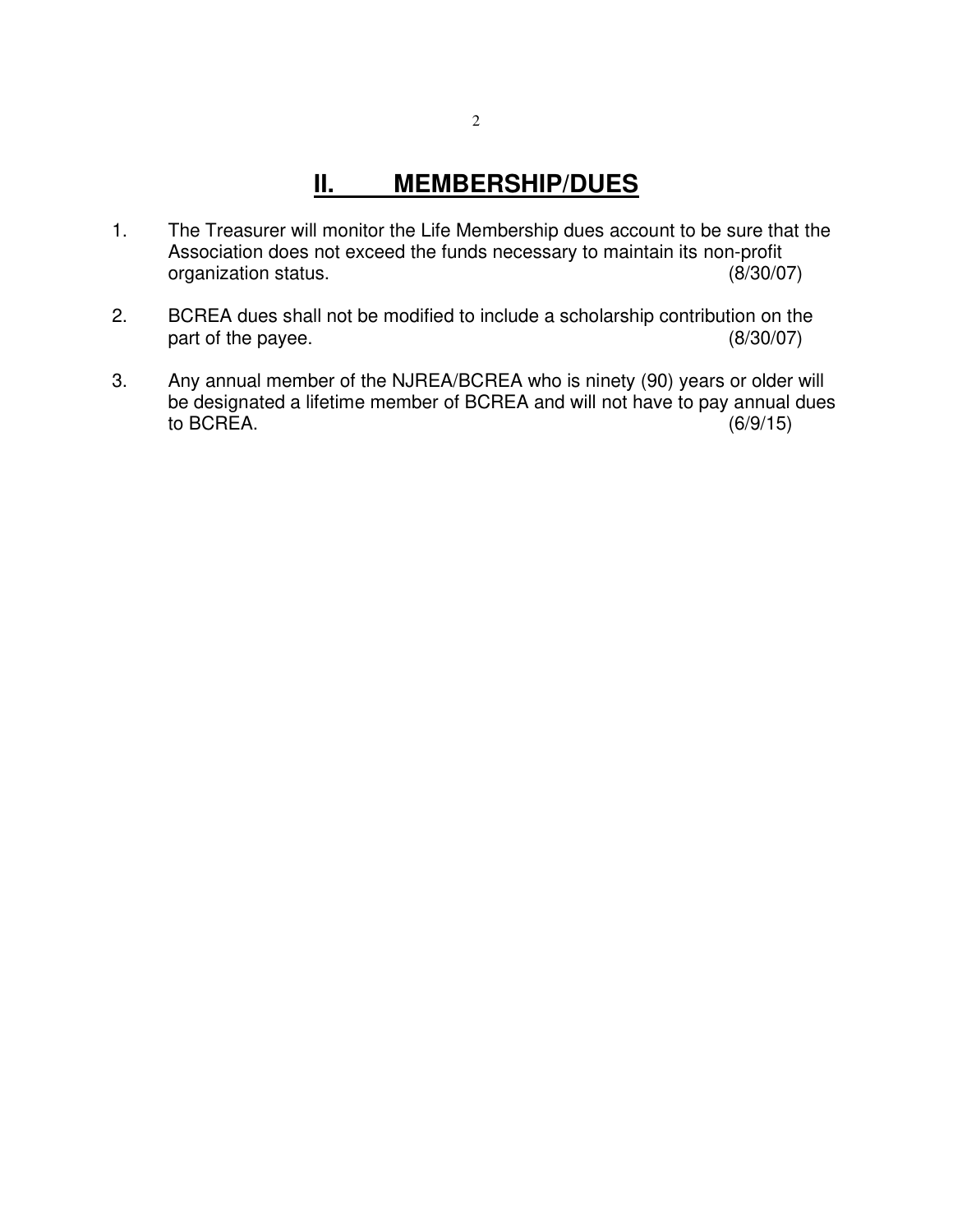1. The Treasurer of BCREA shall be permitted to open and close accounts as needed with the concurrence of the Executive Committee.

(9/15/08)

2. All members submitting vouchers must do so no later than sixty (60) days after expenses are incurred or the expense will not be reimbursed.

(9/15/08)

- 3. BCREA will pay the Burlington County Education Association one dollar (\$1.00) per BCREA member each year up to a maximum of eight hundred dollars  $($800.00)$ . (9/15/08)
- 4. BCREA will reimburse BCEA for BCREA printing costs as stated in the BCEA Equipment Usage Policy.

(9/15/08)

- 5. BCREA shall be responsible for the October and May luncheon expenses of guests invited specifically by the Executive Committee for these events. (9/15/08)
- 6. In preparing the annual budget, the Budget Committee may, with the approval of the Executive Committee, withdraw monies from the Lifetime Membership Account to meet anticipated expenses for the upcoming fiscal year.

(9/15/08)

7. For time sensitive issues, an electronic vote by email may be used by any Executive Committee member using the following procedure: Use the group email to make a motion, get a second for discussion, the President shall call for the vote and tabulate until majority is reached within 3 days. All electronic votes must be recorded in the minutes at the next meeting.

(6/12/18)

- 8. The Treasurer, with the approval of the President and Vice-President, shall recommend to transfer money from one line item to another in order to keep the line items balanced. Such transfers shall be approved by the Executive Committee. (6/12/18)
- 9. The Burlington Beacon newsletter will be published in digital form and be available in paper copy form. (3/12/19)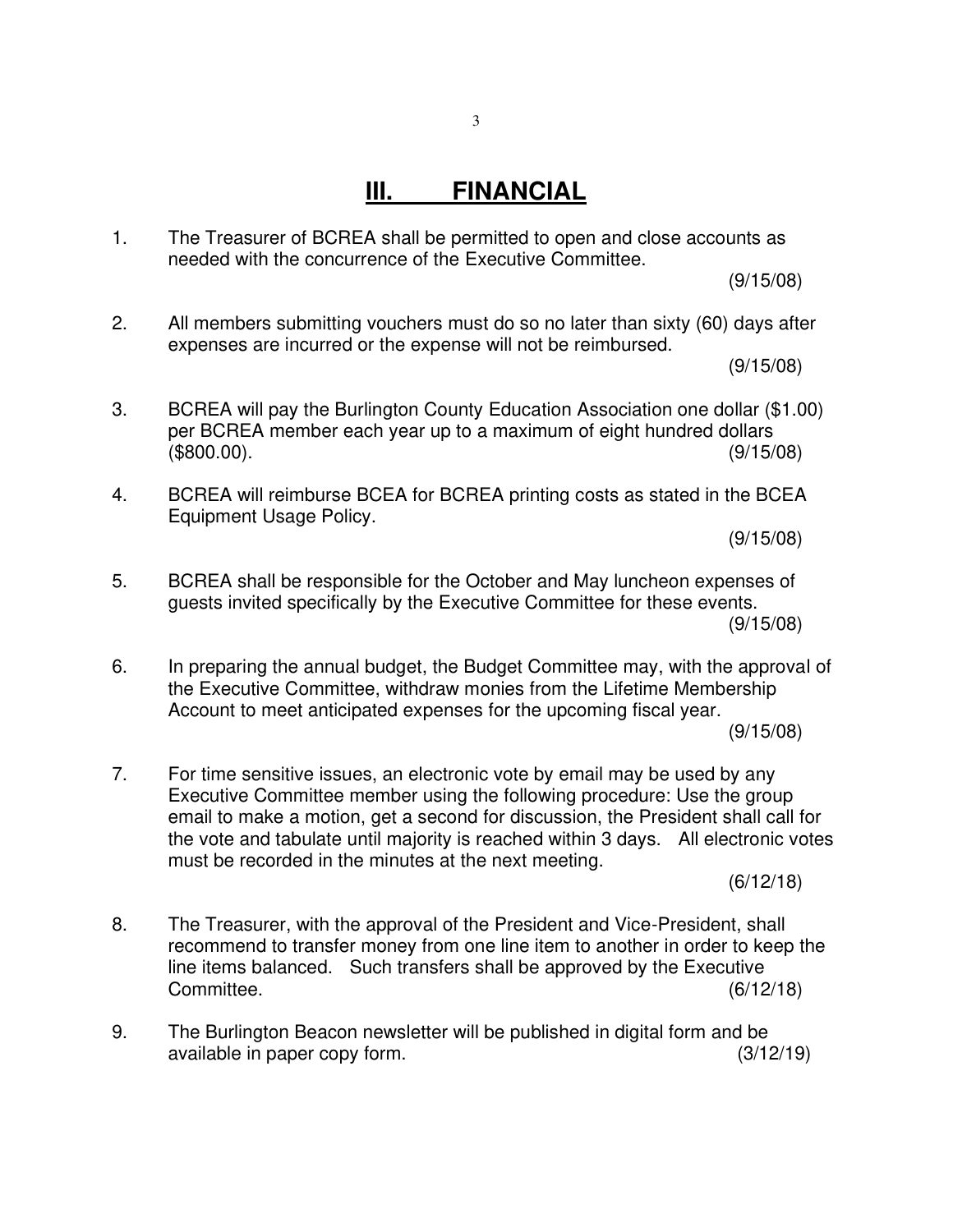## **IV. MEETING/WORKSHOP**

1. Reimbursement for attendance at NJEA/NJREA/BCEA paid events shall be restricted to members of the BCREA Executive Committee.

(9/4/08)

- 2. BCREA shall pay, through budget line items, for Executive Committee members to attend the BCEA Legislative Dinner (2 members max), and the BCEA Overnight Workshop (0 members max). Other BCREA Executive Committee members above the max may be approved by the Executive committee.  $(312/19)$
- 3. Executive Committee members shall pay for and then be reimbursed for attendance to the following: the fall and spring NJREA luncheon meetings (10 members max), the Elizabeth Allen luncheon at the NJREA Convention (10 members max), the breakfast on the second day of the NJREA Convention (10 members max), and the BCEA President's Dinner (10 members max). Other BCREA Executive committee members above the max may be approved by the Executive committee. In addition, Executive Committee members who, with the approval of the President, are serving as a representative of BCREA, may pay for and then be reimbursed up to one hundred dollars (\$100.00), per event, for attendance at functions honoring the service of NJEA/NJREA/BCEA officers and NJEA Professional staff if the function is one where a local association typically will have representation. (3/12/19)
- 4. Executive Committee members who stay overnight at the NJREA Convention will receive a stipend of fifty dollars (\$50.00), per room. A receipt must be supplied for this reimbursement. If two (2) or more Committee members share a room, they will determine how to use the \$50 per room stipend. Reimbursement for a second night may be given if assigned to work at the NJREA Convention, with proof of assignment.

(9/8/15)

5. Executive Committee members funded by another organization such as NJEA or BCEA will not be eligible for BCREA reimbursement.

(9/04/08)

6. Information from any organization wishing to have their services publicized/promoted within the BCREA shall be discussed on an individual basis at an Executive Committee meeting. (6/1/06)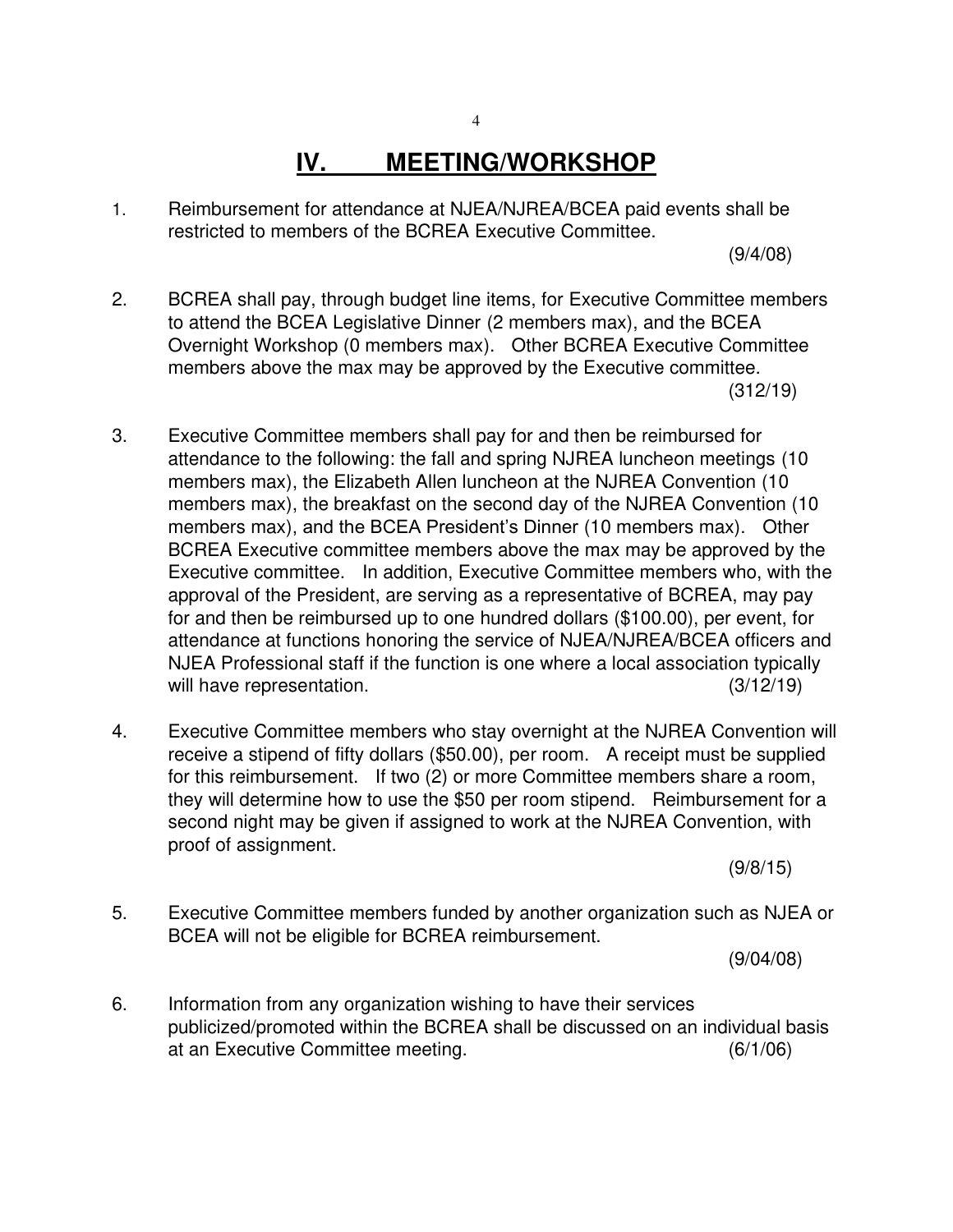7. Registration for BCREA General Membership Meetings/Luncheons/Small Group Seminars will be accepted by BCREA members and their guests.

 $(2/4/10)$ 

8. Any person who is eligible for NJREA membership and who has elected not to join shall not be permitted to attend BCREA General Membership Meetings/Luncheons as guests. However, for purposes of recruitment, these persons may attend one meeting only.

(9/12/17)

- 9. The cost of the spring and fall General Membership Meetings/Luncheons, for the Executive Committee, shall be paid for by the BCREA Executive committee member. (3/12/19)
- 10. An NJREA officer shall be invited to attend at least one (1) General Membership Meeting/Luncheon every two (2) years.

(6/9/15)

11. BCREA shall pay for a Planning meeting for the members of the BCREA Executive Committee immediately following the March Executive Committee meeting. The allotment for the meal shall be two hundred fifty dollars (\$250.00) to cover the cost of food only - and excludes alcoholic beverages.

(3/17/20)

5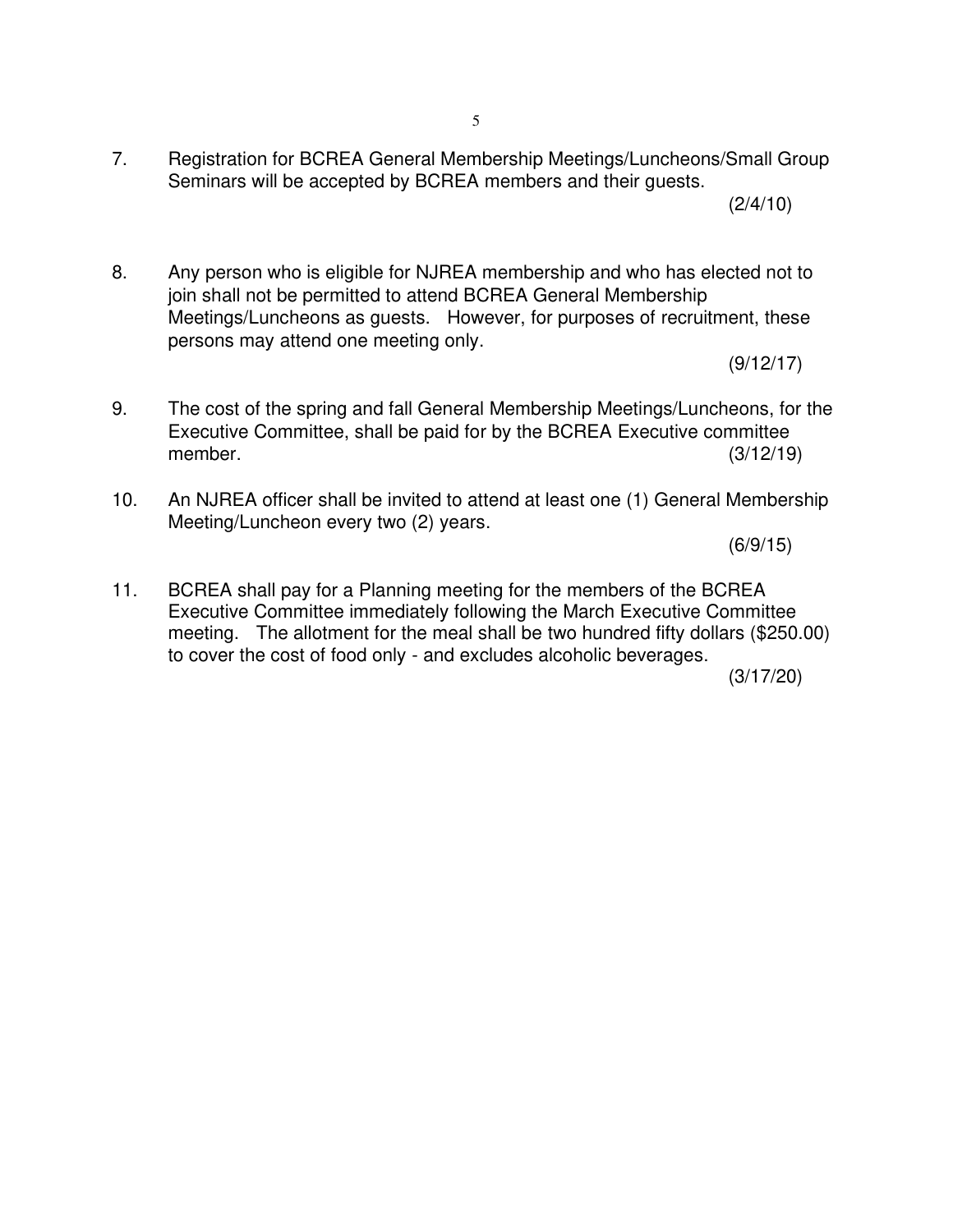### **V. GIFTS, DONATIONS, HONORARIUMS**

1. BCREA will give a one-time contribution of seventy-five dollars (\$75.00) to the Philanthropic Scholarship Fund in remembrance of the passing of an active Executive Committee member.

2. Any Executive Committee member who is hospitalized or has a long-term illness will receive an appropriate gift from the BCREA in an amount not to exceed seventy-five dollars (\$75.00).

(3/19/09)

(3/17/20)

3. If a death occurs in the immediate family (spouse, child, parent, sibling) of an Executive Committee member, BCREA will give a contribution of seventy-five dollars (\$75.00) to the Philanthropic Scholarship Fund in remembrance of the deceased.

- 4. Cards will be sent to Executive Committee members for any illness. If illness is long-term, multiple cards may be sent.
	- (6/4/09)
- 5. If BCREA learns of the death of a member, a card will be sent to the member's family.

6. If BCREA learns of a death in a member's immediate family (spouse, child, parent, sibling), a card will be sent to the member.

(6/4/09)

(6/4/09)

- 7. If BCREA learns a member is hospitalized or has a serious illness, a card will be sent to the member. If the illness is long-term, multiple cards may be sent. (6/4/09)
- 8. BCREA will make a one-time contribution of fifty dollars (\$50.00) to the Philanthropic Scholarship Fund in remembrance of any NJREA officer who passes away while in office.

(3/17/20)

(3/17/20)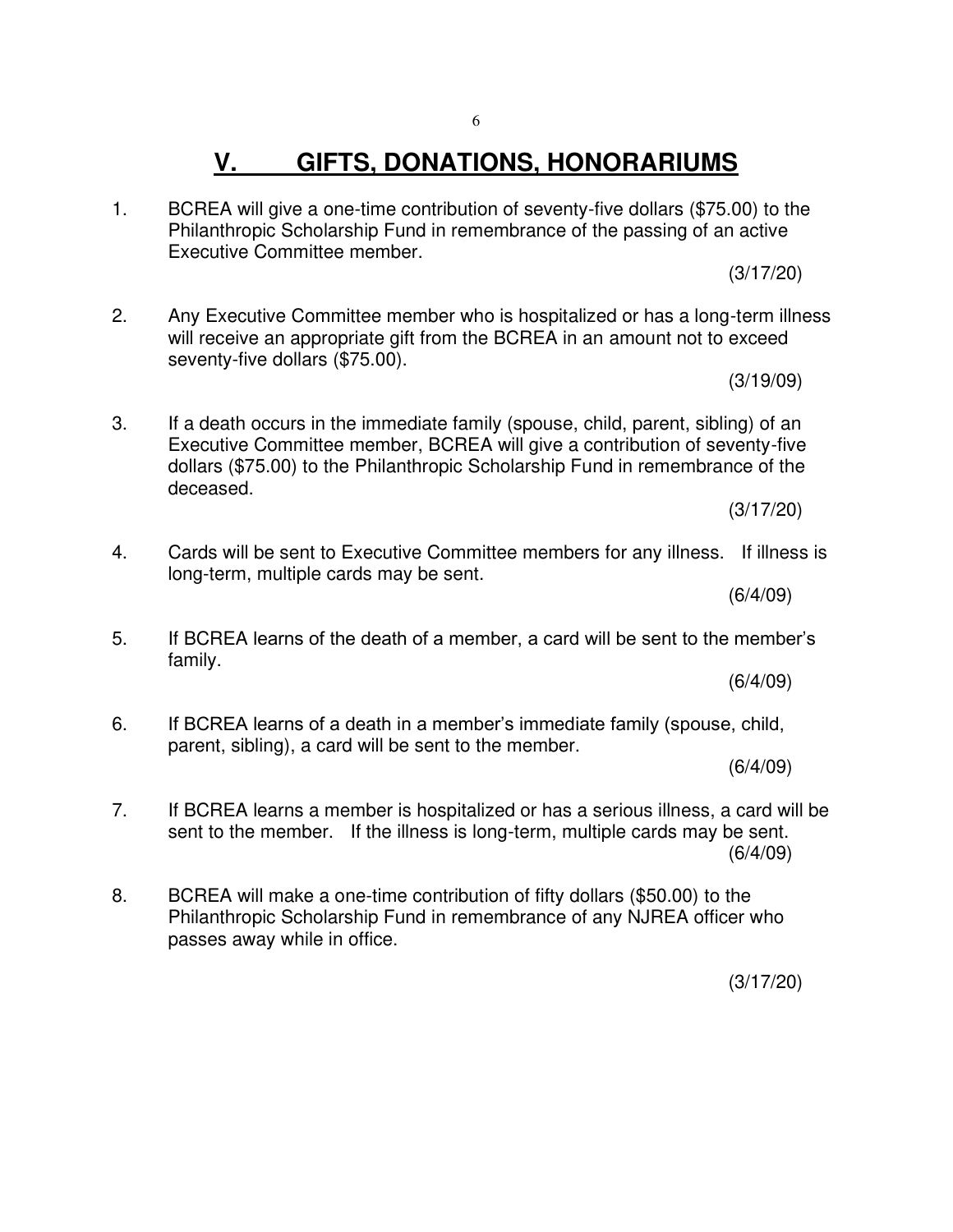- 10. BCREA may give an appropriate gift to an Executive Committee member who leaves the Committee after rendering dedicated time and service to the Association as follows:
	- a) twenty-five dollars (\$25.00) for one to four (1-4) years of service,
	- b) fifty dollars (\$50.00) for five to nine (5-9) years of service,
	- c) seventy-five dollars (\$75.00) for ten to fourteen (10-14) years of service, and
	- d) one hundred dollars (\$100.00) for fifteen (15) or more years of service.
	- A Certificate of Appreciation shall also be given. (3/10/15)
- 11. BCREA will make an annual minimum contribution of five hundred dollars (\$500) to the BCREA Philanthropic Fund in honor of the current BCREA officers upon approval of the BCREA Executive Committee. (3/12/19)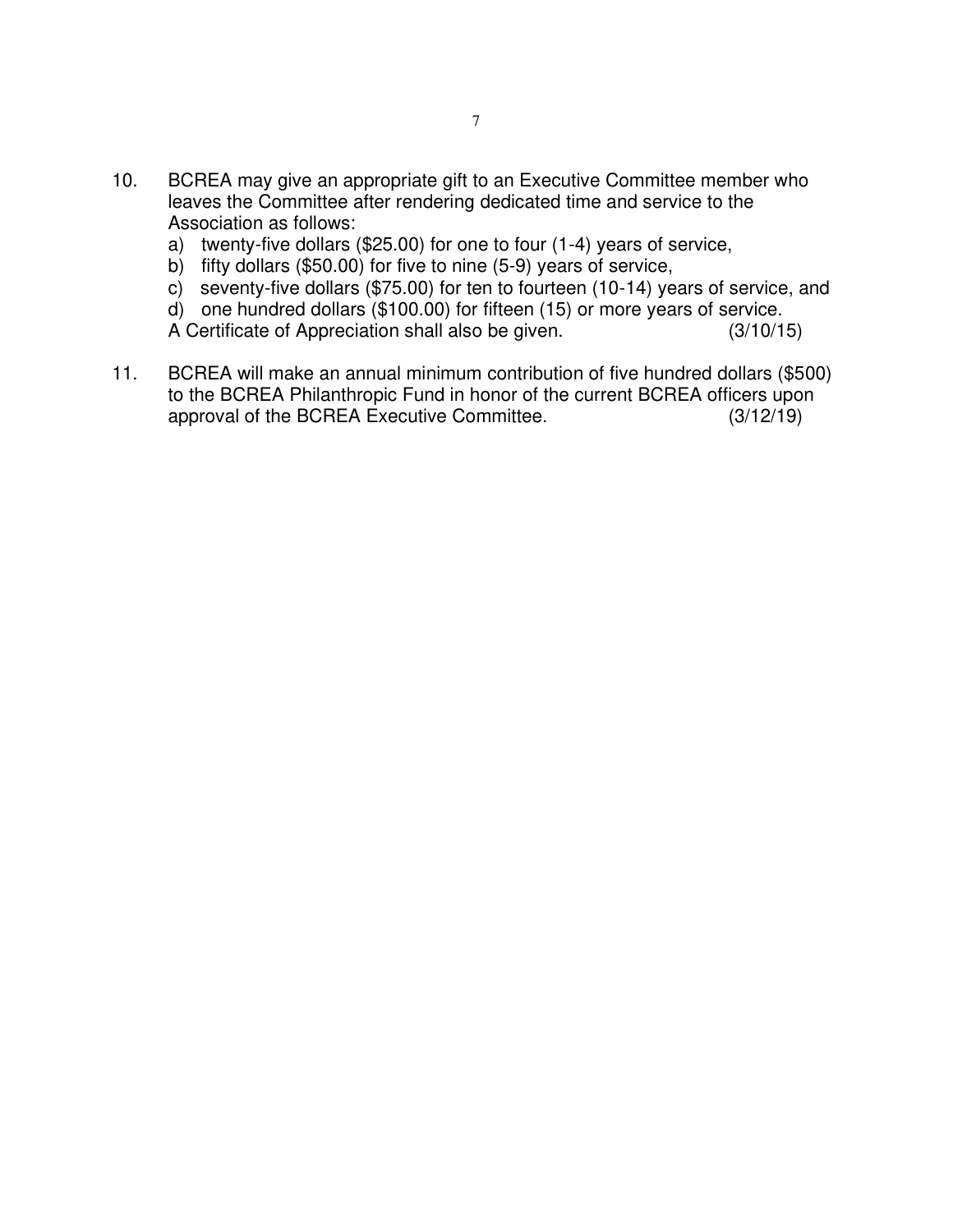#### **VI. MAILING/WEBSITE**

1. BCREA membership lists are not available to the general membership or outside organizations.

(2/10/09)

- 2. The BCREA website shall only post information that is pertinent to BCREA and its affiliated organizations. (2/7/12)
- 3. All positing on the BCREA website (BCREANJ.org) must be approved by the BCREA President or Vice-President. Any posting on the BCREA website that does not seem to be consistent with BCREA policy will be brought to the Executive Committee for their approval. (3/17/11)

### **VII. POLITICAL**

1. Candidates for State/National office, who have been endorsed by NJEA/PAC, may be invited to speak at a General Membership Meeting. Each candidate must limit his/her speech to three (3) minutes. No candidate may distribute literature to the membership in the meeting room, but a candidate may leave campaign literature on a table set up specifically for that purpose.

(3/19/09)

2. The BCREA Executive Committee may vote to endorse candidate(s) for a NJEA/NJREA office. Notice of any endorsement may be done through the BCREA newsletter, the Burlington Beacon, and/or e-mail.  $(2/4/10)$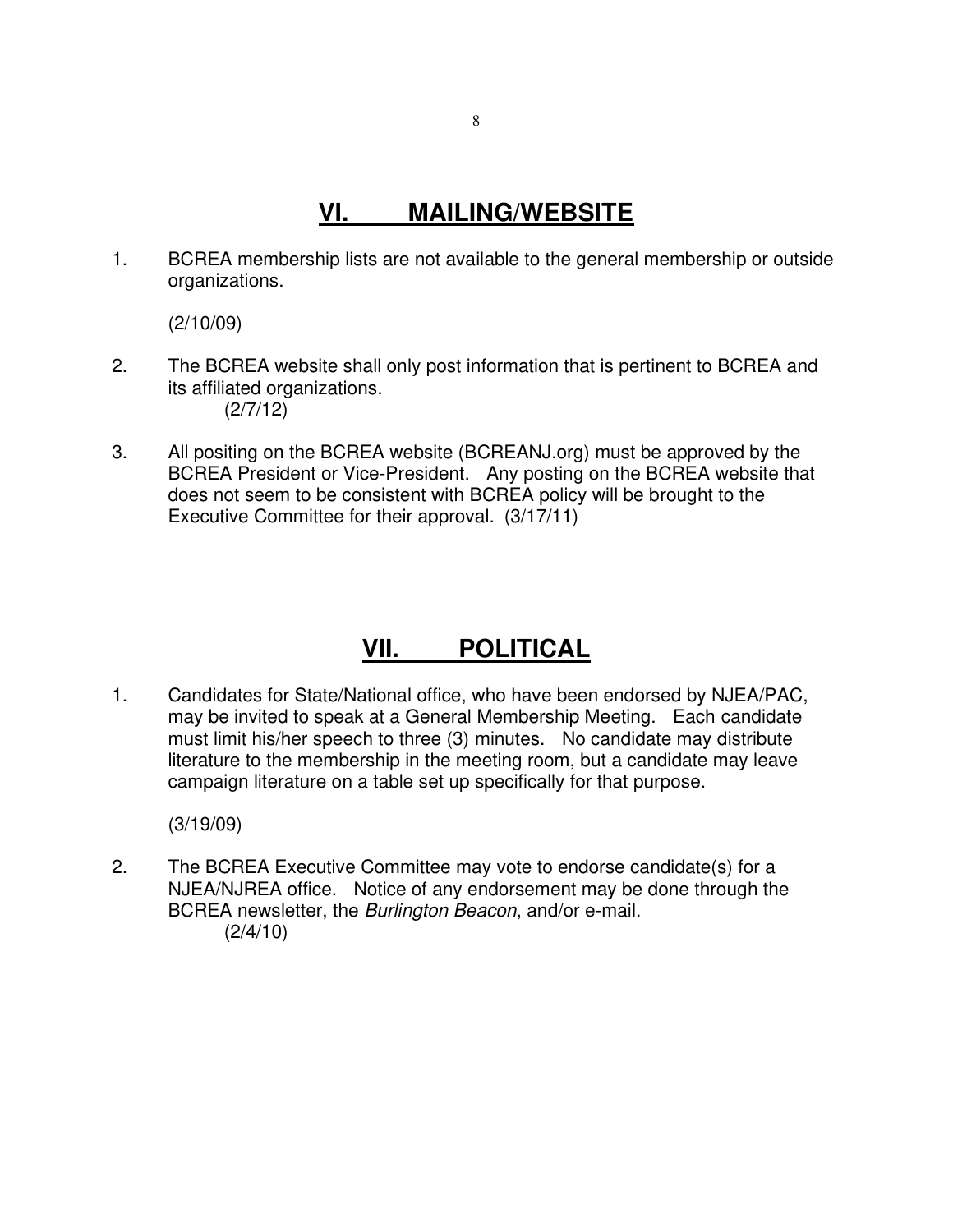## **VIII. THE BCREA DISTINGUISHED SERVICE AWARD**

- 1. The BCREA Distinguished Service Award shall be awarded to a member of the Burlington County Retirees' Education Association who has shown exceptional dedication and service to the Association. This award, to have the meaning intended, should be challenging to obtain and will not necessarily be granted annually.
- 2. A recipient of this award will be considered based on the following criteria:
	- a. Membership in BCREA for at least seven (7) years
	- b. Service to BCREA in a leadership role in two (2) of the following:
		- As a chairperson of one or more BCREA committees for a minimum of two (2) terms [four (4) years] As an officer of BCREA for two (2) terms [four (4) years] As a chairperson of an NJREA Committee for a minimum of one (1)

#### term

[two (2) years]

As an officer of NJREA for a minimum of one term [two (2) years]

- c. Have eighty percent (80%) or better attendance at BCREA Executive Committee meetings
- d. Represent BCREA by participating in activities sponsored by BCEA. NJREA, NJREA, but not limited to:

BCEA - President's Dinner, Legislative Dinner, Overnight Workshop**,** Mall Project, Read Across America, election phone banks

NJREA - Spring and Fall General Membership Meetings/Luncheons, Southern Regional Workshop/Luncheon, NJREA Convention

NJEA - Legislative Conference, rallies, lobby days, attending and/or providing testimony at New Jersey Legislative sessions, State Board of Education sessions, or other state committees/commissions

- 3. Protocol for this award shall be:
	- a. Nominations can be made by any BCREA member in good standing Nominations must be submitted in writing to the BCREA President or his/her designee before or at the BCREA Spring General Membership Meeting/Luncheon

The nomination must include a narrative about the nominee's service and accomplishments